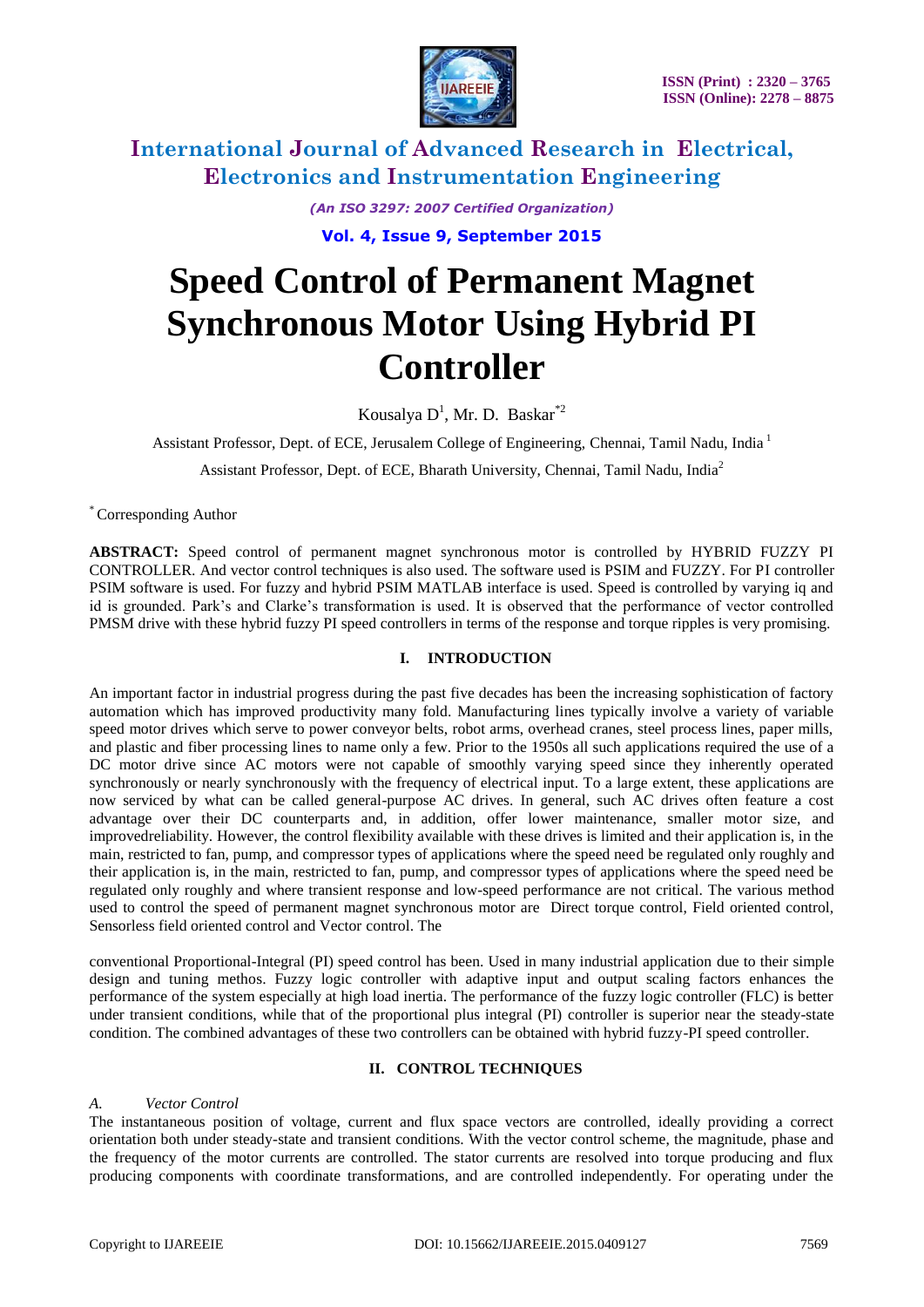

*(An ISO 3297: 2007 Certified Organization)*

### **Vol. 4, Issue 9, September 2015**

constant torque region, the torque angle is maintained at 90, and for maximizing the torque per ampere, the d-axis current is set to zero [1].

Fig.1 shows the schematic diagram of a vector controlled PMSM drive with hybrid fuzzy-PI speed controller in the outer loop and two PI current controllers in the inner loops. With the phased currents sensed at the instant of sampling, the torque and flux producing current components are obtained through the coordinate transformations [2-4]. The two currents are then compared with their respective reference values and the errors are processed by the individual PI current controllers, which determine the voltage to be impressed at the motor terminals. The reference value of the d-axis current is set to zero for constant torque angle control. The actual motor speed is sensed and compared with the commanded reference value [5]. The speed error is processed by the hybrid fuzzy-PI speed controller, which determines the reference value of the q-axis current.



Fig. 1Block Diagram of Vector Control for Permanent Magnet Synchronous Motor

#### *B. Hybrid Fuzzy PI Controller*

Hybrid fuzzy-PI speed controller combines the advantages of PI controller and fuzzy controller [1]. PI controller is active during and near the steady state conditions [7], whereas the fuzzy controller is active during the dynamic conditions [6]. The main focus of the controller design is not only to improve the performance of the speed controller, but also to reduce the computational burden and thereby to reduce the algorithm execution time. Fig.2 shows the schematic diagram of the hybrid fuzzy-PI controller. The speed error is processed by the fuzzy algorithm, which has speed and rate of change of speed as inputs, and the PI controller. Output of the fuzzy and PI controllers are used to determine the hybrid fuzzy-PI controller output.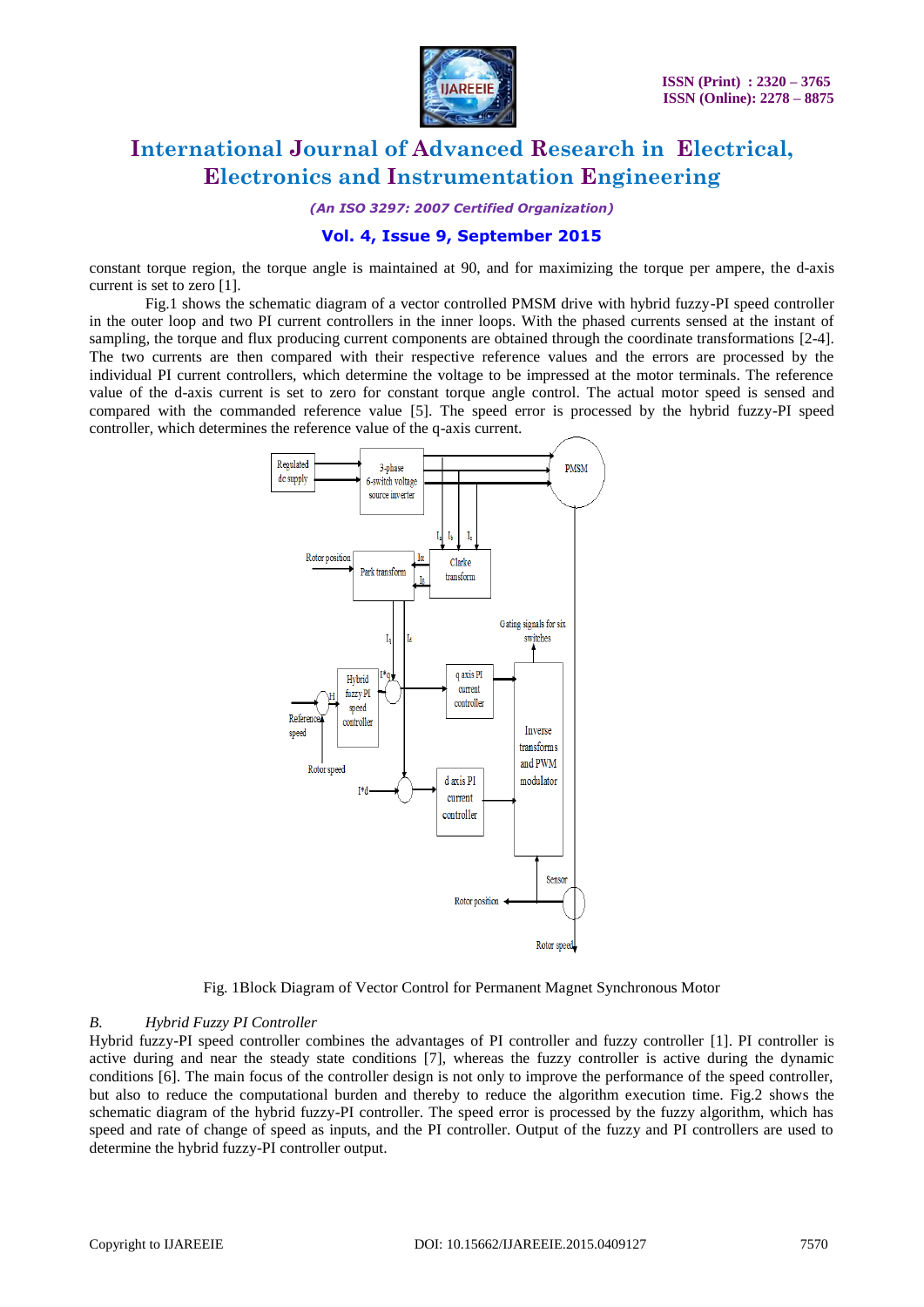

*(An ISO 3297: 2007 Certified Organization)*

### **Vol. 4, Issue 9, September 2015**



Fig. 2 Block Diagram of Hybrid Fuzzy PI Controller

### **III. SIMULATION RESULTS**

Simulations have been carried for hybrid PI controller for the vector control of 400V, 4.1A, 6 poles, 1500rpm, and 2.2kw with PMSM fig 3, 4, 5 represents output waveform of current, speed and electromagnetic torque by PI controller alone from which it can be observed that there are no oscillations, overshoots or dips in the motor speed [8-10]. The settling time is 0.6sec reached reference value of 2000rpm. The line current is fairly sinusoidal the maximum current being 2.5 A at starting [15].



Fig. 3 Current Waveform of PI Controller  $(I_a)$ 



Fig. 4 Speed Waveform of PI Controller (N)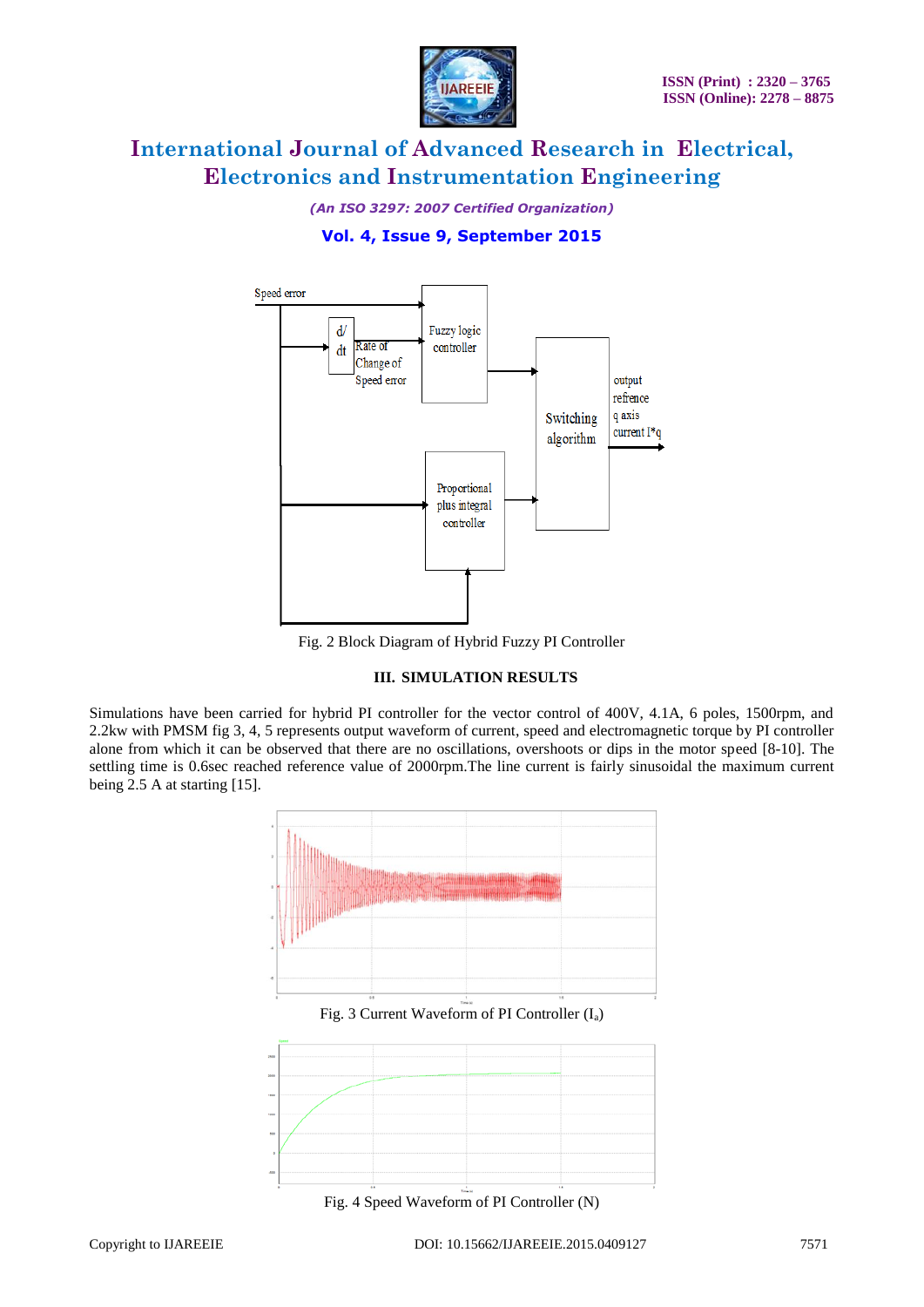

*(An ISO 3297: 2007 Certified Organization)*

### **Vol. 4, Issue 9, September 2015**



Fig. 5 Electromagnetic Torque Waveform of PI Controller (Tem)

Simulations have been carried for hybrid PI controller for the vector control of 400V, 4.1A, 6 poles, 1500rpm, and 2.2kw with PMSM fig 6,7,8 represents output waveform of current, speed and electromagnetic torque by fuzzy controller alone from which it can be observed that there are no oscillations, overshoots or dips in the motor speed [11]. The settling time is 0.7sec reached reference value of 2000rpm. The line current is fairly sinusoidal the maximum current being 3.5 A at starting. Starting current is more as compared to PI controller [12-13].





Fig. 7 Speed Waveform Of fuzzy Controller (N)



Fig. 8 Electromagnetic Torque Waveform Of fuzzy Controller (Tem)

Simulations have been carried for hybrid PI controller for the vector control of 400V, 4.1A, 6 poles, 1500rpm, and 2.2kw with PMSM fig 9,10,11 represents output waveform of current, speed and electromagnetic torque by hybrid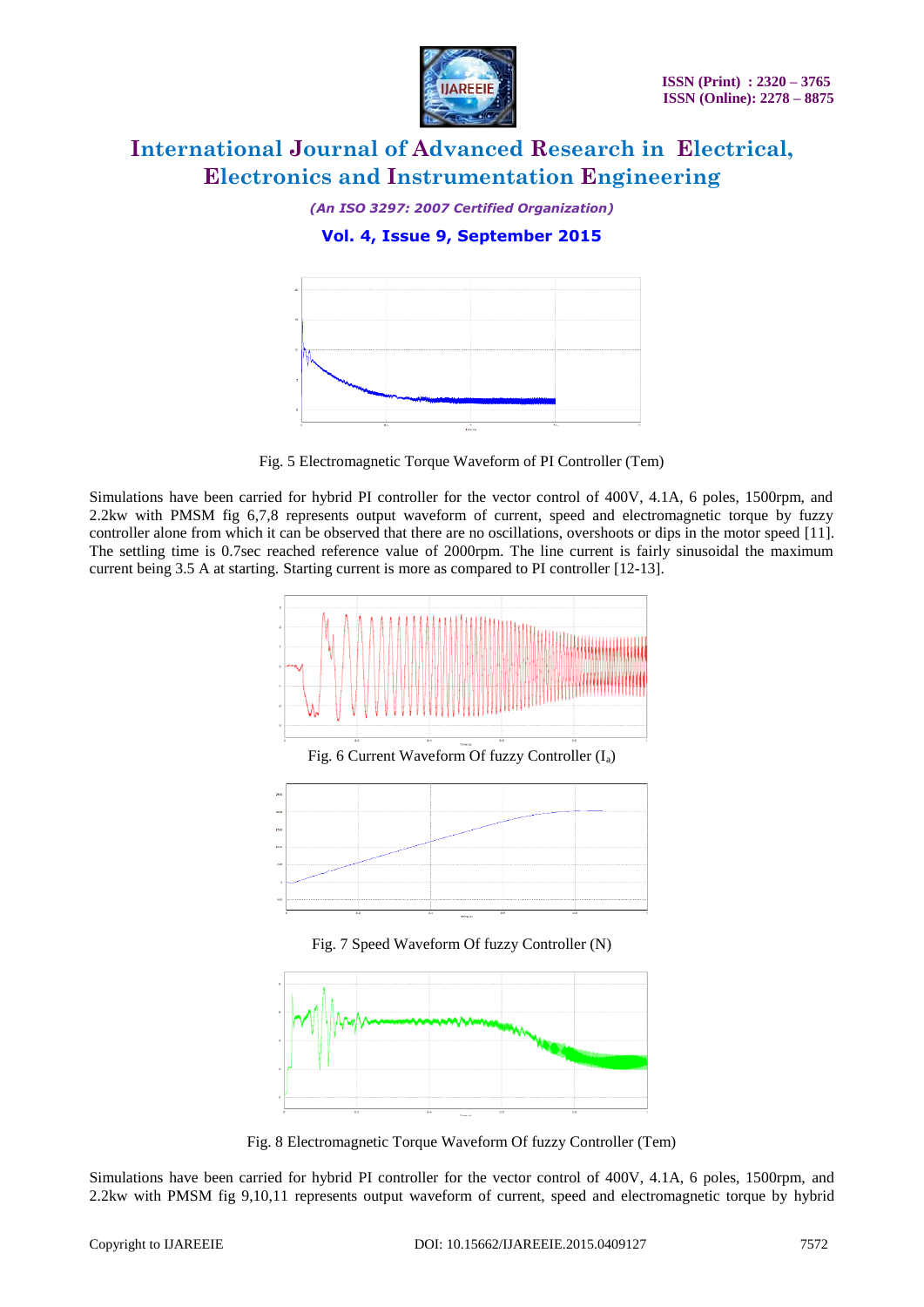

*(An ISO 3297: 2007 Certified Organization)*

### **Vol. 4, Issue 9, September 2015**

fuzzy PI controller alone from which it can be observed that there are no oscillations, overshoots or dips in the motor speed [14]. The settling time is 0.7sec reached reference value of 2000rpm. The line current is fairly sinusoidal the maximum current being 1.5 A at starting.



Fig. 9 Current Waveform of Hybrid Controller (Ia)



Fig. 10 Speed Waveform of Hybrid Controller (N)



Fig. 11Electromagnetic Torque Waveform of Hybrid Controller (Tem)

#### **IV. CONCLUSION**

The hybrid fuzzy-PI speed controllers with both the controller outputs using the output of only the fuzzy controller, only the PI controller and the combination of the outputs of both the controllers, are performing better than the PI alone and fuzzy alone speed controllers. With the output of only the fuzzy controller, the settling time is the least but the starting current is the maximum. With the output of only the PI controller, the starting current is the least and the settling time is the maximum. The case with the combination of the outputs of both the controllers appears to the optimum. Appropriate switching function can be used for the PMSM drives used in various applications.

#### **REFERENCES**

- 1. Amit Vilas Sant and Raja Gopal .K.R. (2009), 'Permanent Magnet Synchronous Motor Speed Control Using Hybrid Fuzzy-PI with Novel Switching Functions,' Vol. 45, No. 10.
- 2. Boganietal T. (2005) 'Synergetic control of PMSM drives for high dynamic applications,' in IEEE Conf. Electric Machines and Drives, pp.710–717.
- 3. Babu T.A., Sharmila V., "Cefotaxime-induced near-fatal anaphylaxis in a neonate: A case report and review of literature", Indian Journal of Pharmacology, ISSN : 0253-7613, 43(5) (2011) pp.611-612.